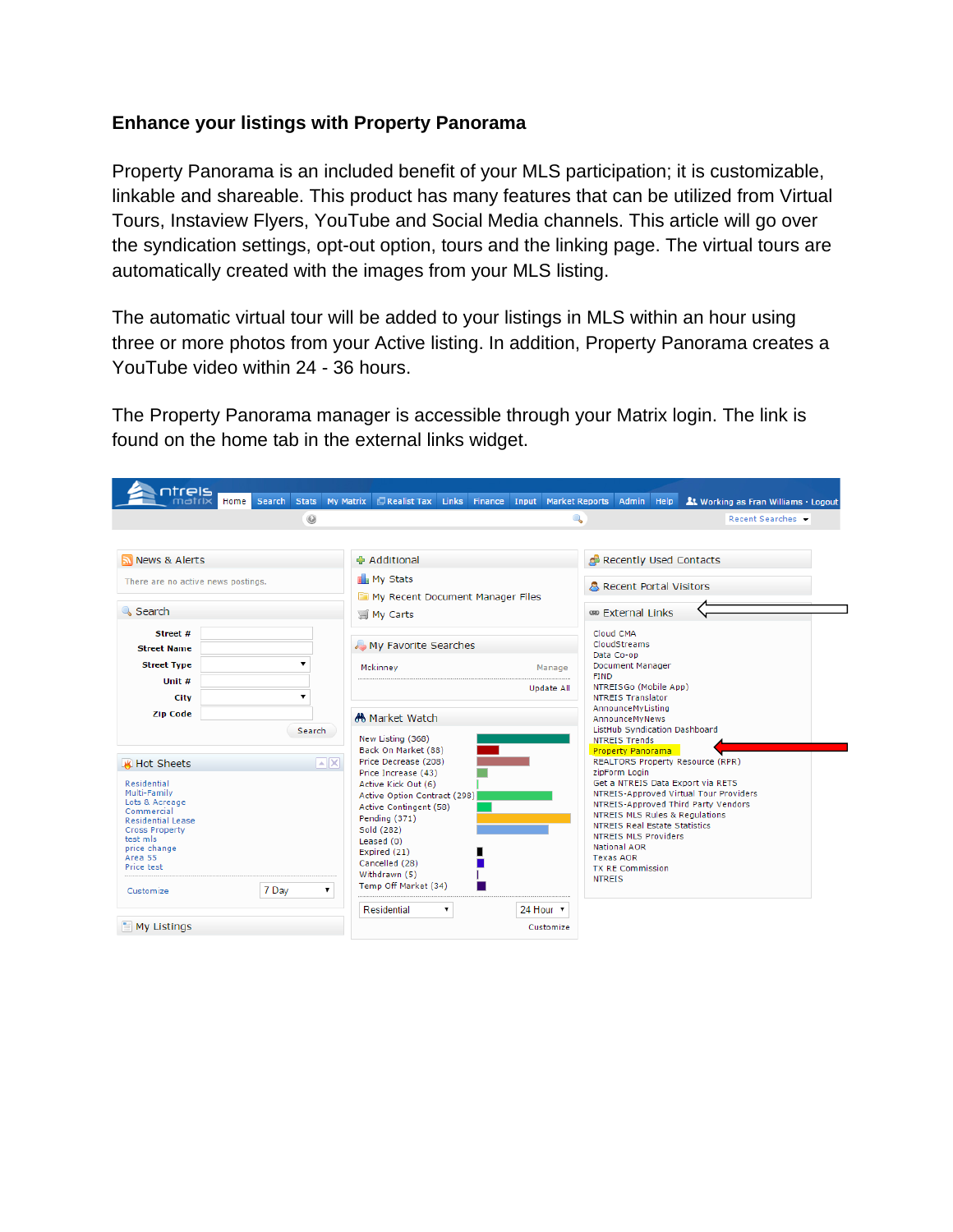

The navigation panel on the left side of the screen, The **settings menu** allows you to customize your tour syndication settings. The virtual tours can be syndicated to YouTube, Facebook, Twitter and Realtor.com. YouTube is marked yes by default. You are required to input your credentials to Facebook and Twitter authorizing Property Panorama to post on your behalf. You do not need a REALTOR.com account to have the Branded InstaView virtual tours submitted to your listings on REALTOR.com.

To activate the automatic syndication simply go to the Settings menu, select syndication, mark the yes buttons and save changes.

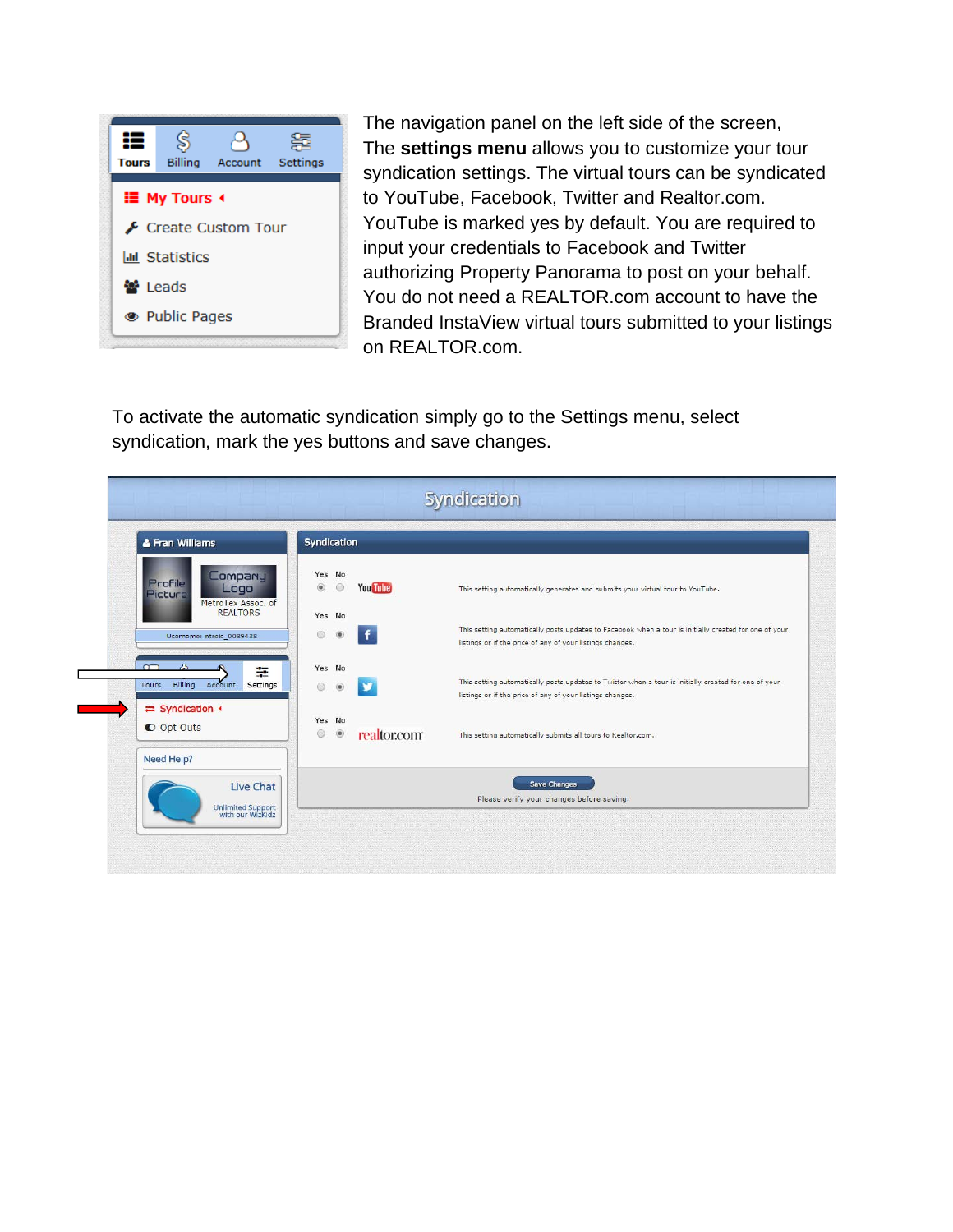Realtor.com will use the branded tour on your listing. You can submit the tours to Realtor.com by selecting 'Yes' to Realtor.com in the syndication settings.

|                              | <b>Syndication</b>                                               |                 |                                                                                                                                                                    |  |  |  |
|------------------------------|------------------------------------------------------------------|-----------------|--------------------------------------------------------------------------------------------------------------------------------------------------------------------|--|--|--|
| Yes No<br>$\bullet$          |                                                                  | <b>You Tube</b> | This setting automatically generates and submits your virtual tour to YouTube.                                                                                     |  |  |  |
| Yes No                       | $\bullet$                                                        |                 | This setting automatically posts updates to Facebook when a tour is initially created for one of your<br>listings or if the price of any of your listings changes. |  |  |  |
| Yes No                       |                                                                  |                 | This setting automatically posts updates to Twitter when a tour is initially created for one of your<br>listings or if the price of any of your listings changes.  |  |  |  |
| <b>Yes</b><br>$\circledcirc$ | <b>No</b>                                                        | realtor.com     | This setting automatically submits all tours to Realtor.com.<br>Submit existing tours to Realtor.com?                                                              |  |  |  |
|                              | <b>Save Changes</b><br>Please verify your changes before saving. |                 |                                                                                                                                                                    |  |  |  |



There is an **Opt-out**  option in the Settings section located on the left-hand navigation menu. This will allow you to make your account Private and the system will not generate videos and virtual tours for your listings. You can also deactivate your whole account from this section.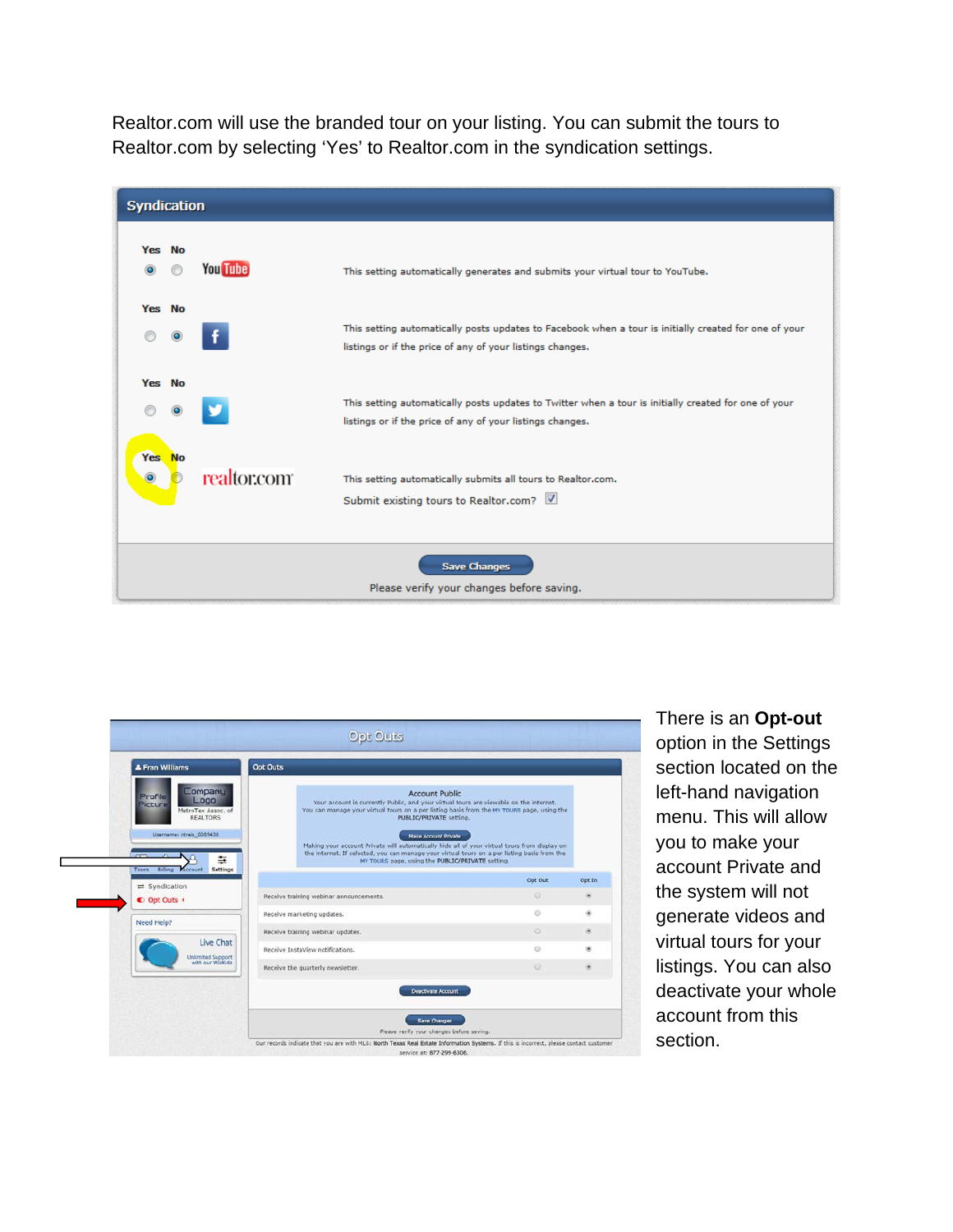The My Tours section is color coded to help you identify the tours.

- The Dark Blues indicates that the tour is public.
- Light Blue indicates a private tour.
- Green indicates a custom tour.
- The Dark Gray is reserved for inactive tours.



## **Linking Pages**



The linking pages are found in the tours menu under <sup>III</sup> My Tours +

The Linking Page menu gives you access to all the hyper and embed links for virtual tours, flyers and YouTube videos.

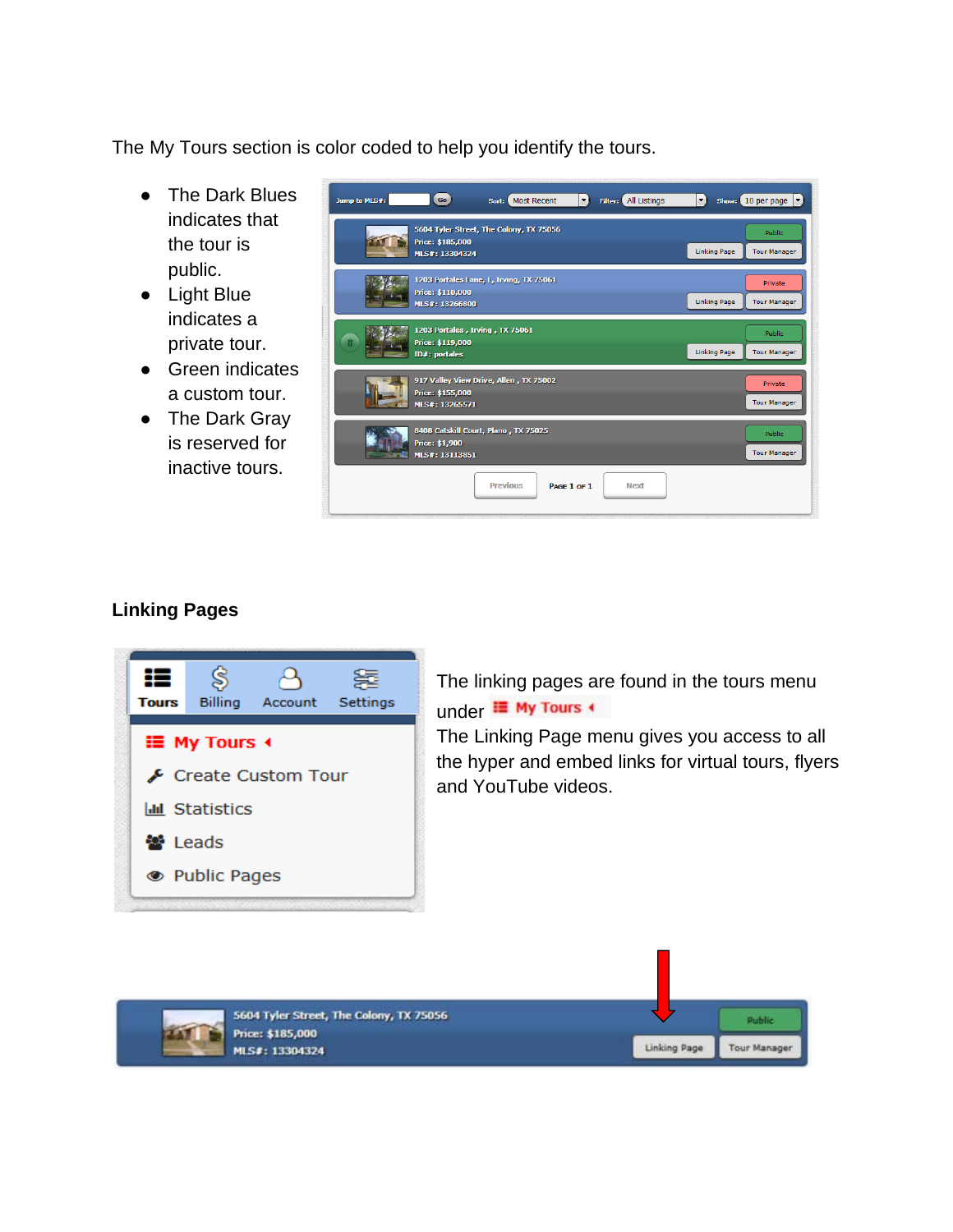| <b>InstaView Virtual Tour</b> | <b>Private ©</b><br>Public ⊙                                                                                  |
|-------------------------------|---------------------------------------------------------------------------------------------------------------|
| <b>Branded &amp;</b>          | http://www.propertypanorama.com/instaview-tour/ntreis/13304324                                                |
| Branded Embed C               | <iframe id='virtual_tour' style='height:610px; width:810px' scrolling='no' frameborder='0' src='http://w</td> |
| <b>Branded Button Z</b>       | <a id='virtual_tour_button' style='width: 177px;height: 34px;letter-spacing: normal;padding: 0;cursor:</td>   |
| Unbranded <sup>7</sup>        | http://www.propertypanorama.com/instaview/ntreis/13304324                                                     |
| Unbranded Embed &             | <iframe id='virtual_tour' style='height:610px; width:810px' scrolling='no' frameborder='0' src='http://w</td> |
| Share:                        | $f$ $\varphi$ $\alpha$ t $s$ in                                                                               |
| <b>Automated Sharing:</b>     | See Syndication section below for automatic submission to social media sites.                                 |
| <b>Download QR Code:</b>      | <b>Download QR Code</b>                                                                                       |

The InstaView Virtual Tour has branded and unbranded options. The unbranded tour will be automatically uploaded to MLS. You can embed the branded tour on your personal website, share links for Virtual tours and flyers. Social media has never been easier; simply click the social media buttons to post to your pages.

The top right of each section there is the choice of private or public,  $\frac{\text{Private } \bullet \text{ Public } \bullet}{\text{Public } \bullet \text{ Object}}$ this allows you to customize the listings online exposure.

| <b>InstaView Flyer</b>      | Private @<br>Public $\odot$                                                                                    |
|-----------------------------|----------------------------------------------------------------------------------------------------------------|
| Virtual Flyer <sup>(3</sup> | http://vww.propertypanorama.com/instaview-flyer/ntreis/13304324                                                |
| Virtual Flyer Embed (3)     | <iframe id='virtual_flyer' style='height:690px; width:920px' scrolling='no' frameborder='0' src='http://v</td> |
| PDF Flyer G                 | http://www.propertypanorama.com/instaview-pdf/ntreis/13304324                                                  |
| Share:                      | y f p & t g in                                                                                                 |
| <b>Automated Sharing:</b>   | See Syndication section below for automatic submission to social media sites.                                  |
| <b>Download PDF Flyer:</b>  | Download PDF Flyer                                                                                             |

InstaView Flyers can be linked, embedded or shared on social media. The PDF Flyer is a printable flyer. The flyer has a unique QR Code that allows consumers to scan and be directed to your branded virtual tour.



Scan to view the **Virtual Tour**